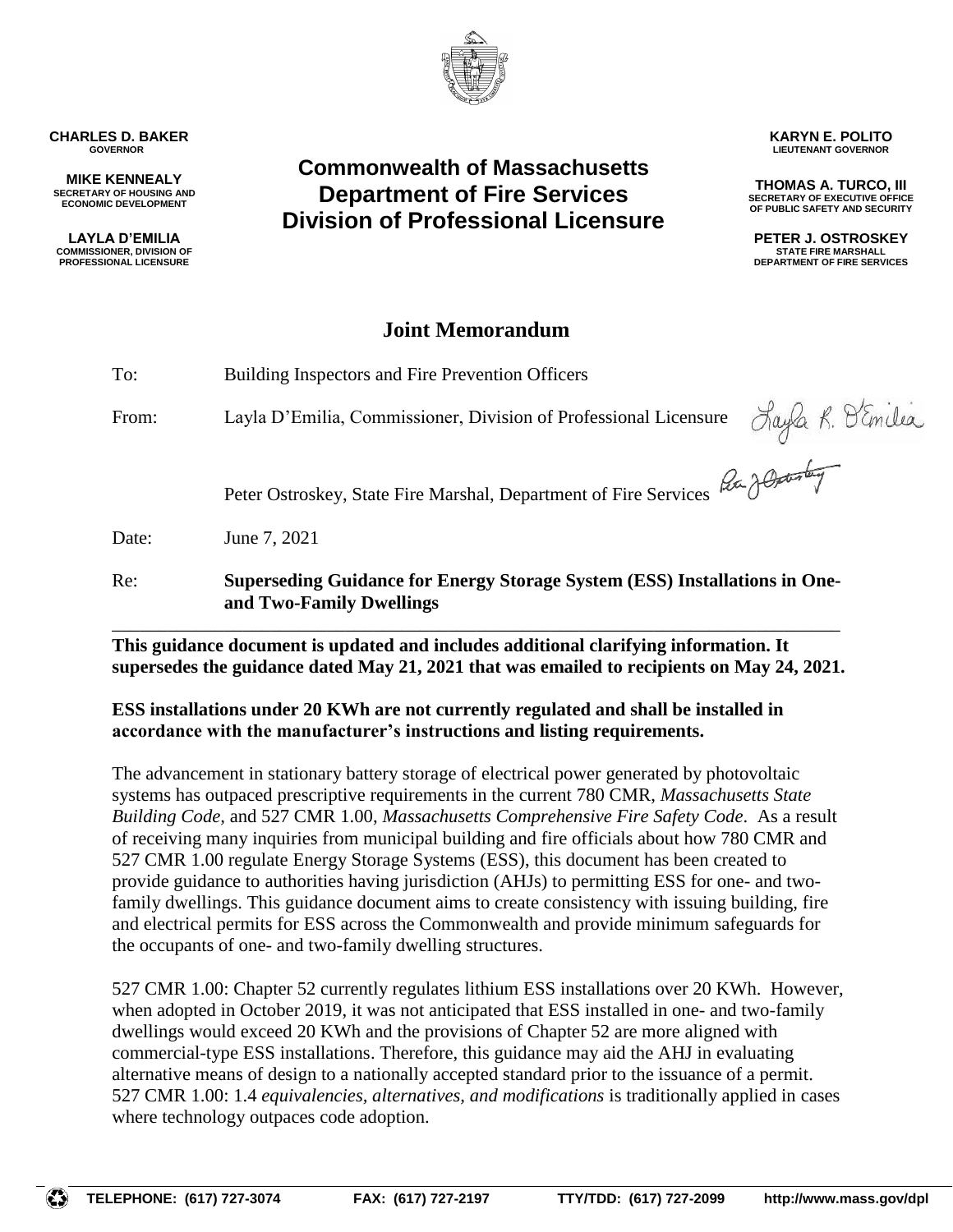Plans for such installations must be submitted to building, fire and wiring inspector/officials for review and approval in accordance with 780 CMR, 527 CMR 1.00:1.4 and 52, and 527 CMR 12.00 prior to the issuance of a permit.

## **The provisions below are an industry standard that are currently under review for potential adoption in the future version of the codes, and may aid the AHJ in evaluating alternative means of design to a nationally accepted standard**:

- The *ESS* must be *listed* and *labeled* in accordance with UL 9540 and be installed in accordance with the manufacturer's instructions and NFPA 70. [2020 NFPA 855: 15.2]
- Individual battery storage units are to be separated from each other by not less than 3 feet (914) mm) except where smaller separation distances are allowed by the manufacturer's specifications. [2020 NFPA 855: 15.5]
- ESS shall not be installed in the living area of dwelling units, in sleeping rooms, or closets or spaces opening directly into sleeping rooms. [2020 NFPA 855: 15.6.2]
- ESS shall be installed in the following locations:
	- 1. ESS shall only be installed in **attached garages** separated from the dwelling unit living and sleeping areas in accordance with the building code (780 CMR R302). [2020 NFPA 855: 15.6.1]
		- If the room or space where the ESS is to be installed is not finished, the walls and ceiling of the room or space shall be protected with not less than 5/8" Type X gypsum board. [2020 NFPA 855:15.6.1.1]
		- If the room or space where the ESS is to be installed is finished, but the walls and ceiling of the room or space are protected with less than 5/8" Type X gypsum board, an equivalent level of construction is needed to achieve the same fire resistance rating of 5/8" Type X gypsum.
	- 2. ESS shall only be installed **in basements not used for living or sleeping purposes, and shall only be installed in utility closets, storage closets, or storage spaces within basements**.
		- If the basement space or utility closet where the ESS is to be installed is not finished, the walls and ceiling of the basement space, or utility closet shall be protected with not less than 5/8" Type X gypsum board. [2020 NFPA 855:15.6.1.1]
			- o Typically, utility closets or open spaces containing appliances within basements are separated from the remainder of the dwelling by noncombustible construction with clearance to combustibles in accordance with the manufacturer's specifications (reference 780 CMR M1306.1). If the ESS is installed outside a utility closet, a similar noncombustible or minimal fire resistance rated construction provision could be applied as an alternative design.
			- o Combustible construction shall be protected by 5/8" Type X gypsum per manufacturer's instructions but not less than 24" extending to the sides and above the unit (including the ceiling).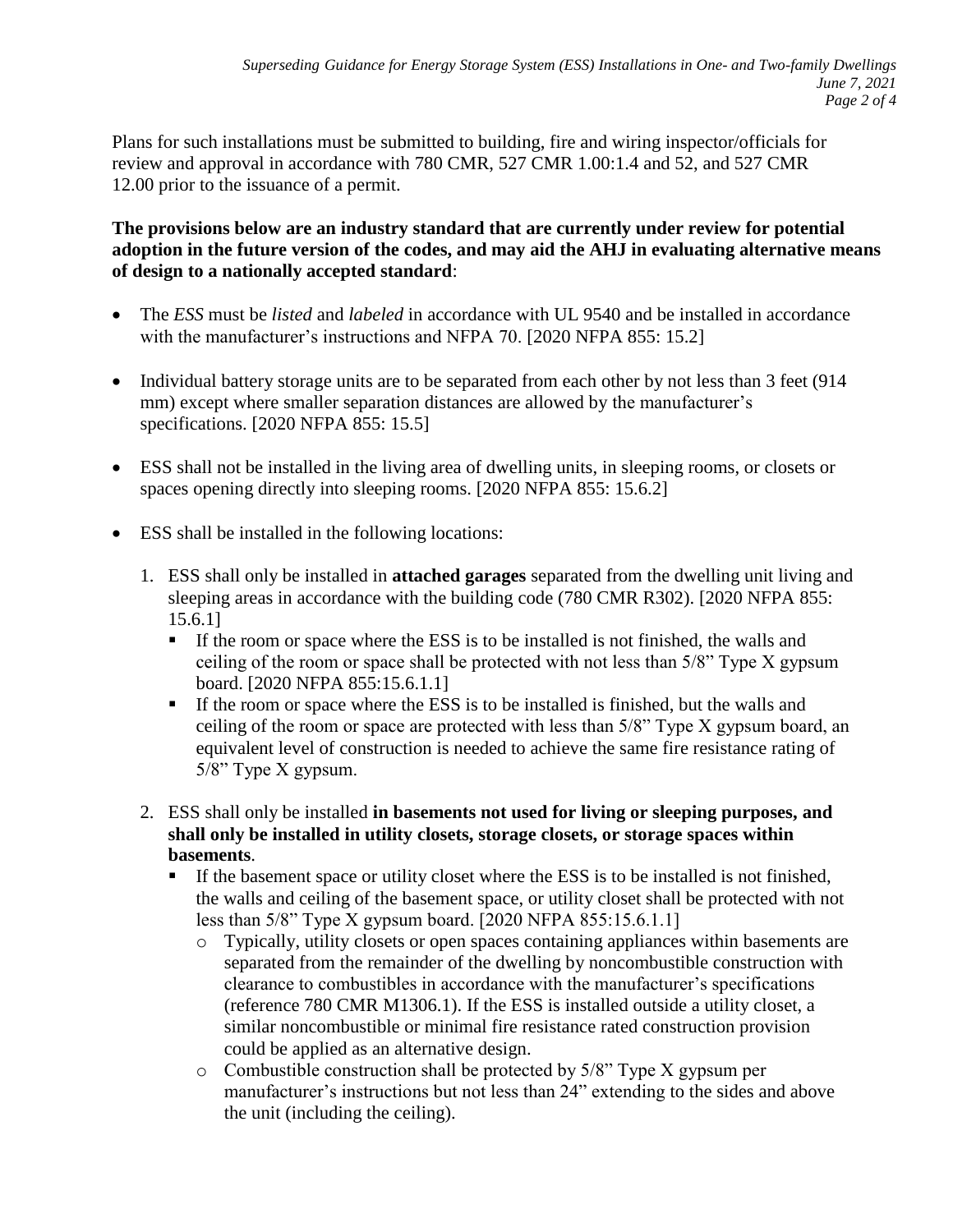- If the room or space where the ESS is to be installed is finished, but the walls and ceiling of the room or space are protected with less than 5/8" Type X gypsum board, an equivalent level of construction is needed to achieve the same fire resistance rating of 5/8" Type X gypsum in the location(s) indicated above.
- 3. **In detached garage or accessory structure.** If a detached garage or structure is closer than 10' to the dwelling unit, then the walls within 10' of the dwelling unit should be treated with the same level of protection as an attached garage (see item #1).
- 4. **Outdoors on exterior walls, or on the ground located a minimum of 3' from doors and windows.**
	- If the ESS is installed outdoors on exterior walls, the ESS must be mounted on noncombustible construction (similar to electrical panels).
	- If the ESS is installed within an enclosure that shares a wall with the dwelling unit, heat detection should be provided and be interconnected with the dwelling unit smoke alarms.
- A hardwired-powered smoke alarm shall be installed in the immediate vicinity of the ESS and interconnected with the smoke alarms installed throughout the dwelling in compliance with 780 CMR R314. Where ESS are installed in an attached garage or an area in which smoke alarms cannot be installed in accordance with their listing, a hardwired-powered, interconnected listed heat alarm shall be installed and be connected to the smoke alarm system required by 780 CMR R314. [2020 NFPA 855: 15.9.1 and 15.9.2]
- Individual ESS units shall not exceed a maximum rating of 20 kWh. The aggregate rating of the ESS shall not exceed:
	- $\circ$  40 KWh within enclosed utility closets or storage spaces.<sup>1</sup>

 $\overline{a}$ 

- o 80 KWh in attached or detached garages, or detached accessory structures.
- o 80 KWh in outdoor/exterior wall installations. [2020 NFPA 855:15.7.1]
- An ESS installation exceeding the permitted individual or aggregate ratings shall be installed in accordance with 527 CMR 1.00: Chapter 52 and 780 CMR.
- Inverters shall be *listed* and *labeled* in accordance with UL 1741 or provided as part of the UL 9540 listing. Systems connected to the utility grid shall use inverters *listed* for utility interaction. [2020 NFPA 855: 15.8.1]
- An ESS installed in a location subject to vehicle damage shall be protected by *approved* barriers. [2020 NFPA 855: 15.10]
- Indoor installations of ESS that produce hydrogen or other flammable gases during charging are to be provided with mechanical *ventilation* in accordance with 780 CMR M1307.4.

<sup>&</sup>lt;sup>1</sup> This aggregate rating is the standard for basements. To reiterate, ESS shall only be installed in basements not used for living or sleeping purposes, and shall only be installed in utility closets, storage closets, or storage spaces within basements.